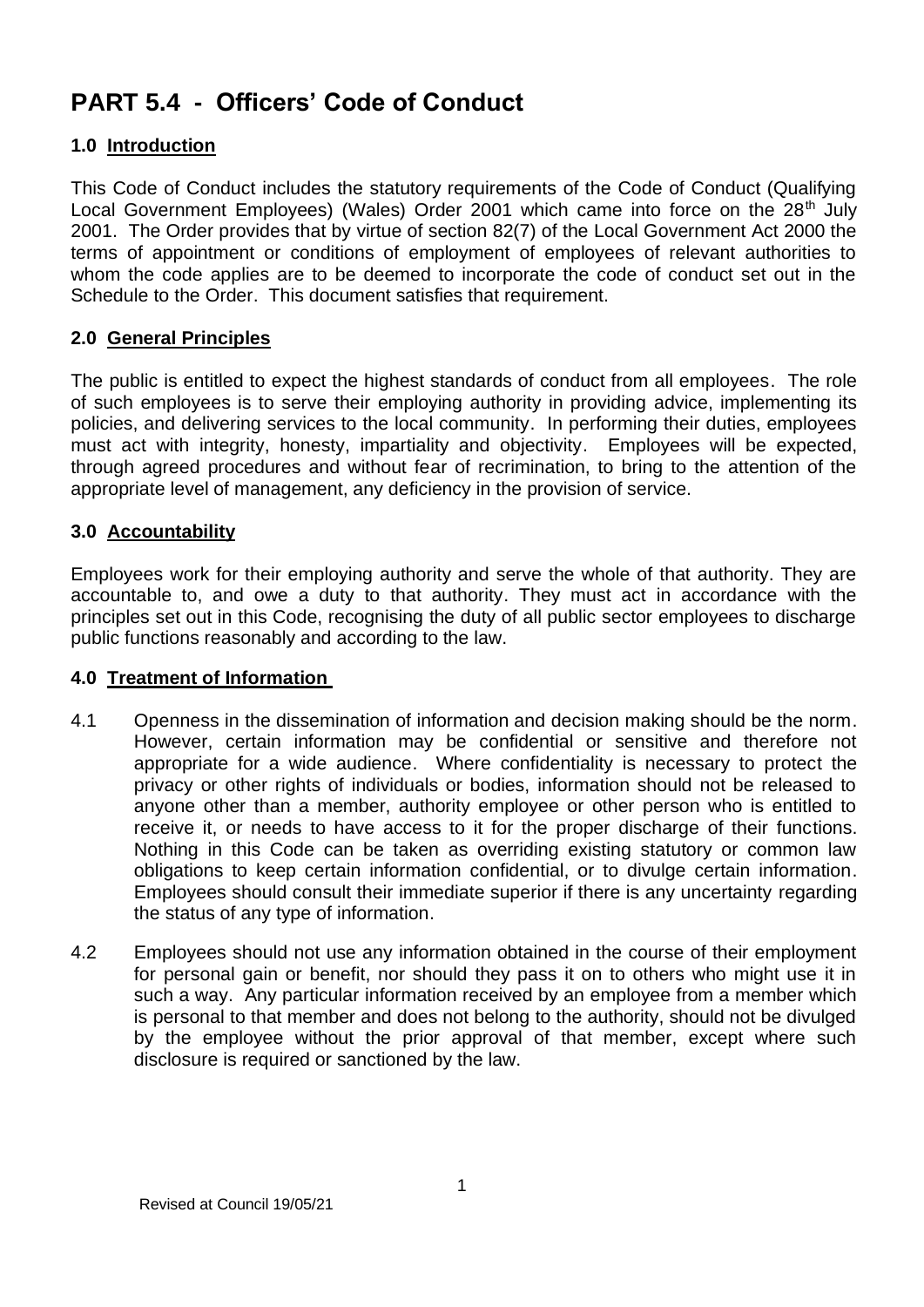#### **5.0 Political Neutrality**

- 5.1 Employees serve the authority as a whole. It follows they must serve all members and not just those of a particular group and must ensure that the individual right of all members are respected.
- 5.2 Subject to the authority's conventions, employees may also be required to advise political groups. They must do so in ways which do not compromise their political neutrality.
- 5.3 Employees, whether or not politically restricted, must follow every lawfully expressed policy of the authority and must not allow their own personal or political opinions to interfere with their work. When employees are politically restricted (by reason of the post they hold, the nature of the work they do, or the salary they are paid), they must comply with any statutory restrictions on their political activities.
- 5.4 Political assistants appointed on fixed term contracts in accordance with the Local Government and Housing Act 1989 are exempt from the standards set in paragraph 5.1 to 5.2.

## **6.0 Relations with Members, the Public and Other Employees**

#### 6.1 Members

Employees are responsible to the authority through its senior managers. For some, their role is to give advice to members and senior managers and all are there to carry out the authority's work. Mutual respect between employees and members is essential to good local government and working relationships should be kept on a professional basis.

#### 6.2 The Public and Service Users

Employees should always remember their responsibilities to the community they serve and ensure courteous, efficient and impartial service delivery to all groups and individuals within that community as defined by the policies of the authority. Employees should deal with the public, members, and other employees sympathetically, efficiently, and without bias.

#### 6.3 Contractors

All relationships of a business or private nature with external contractors, or potential contractors, should be made known to the appropriate manager. Orders and contracts must be awarded on merit, by fair competition against other tenders, and no special favour should be shown to business run by, for example, friends, partners or relatives in the tendering process. No part of the local community should be discriminated against.

6.4 Employees who engage or supervise contractors or have any other official relationship with contractors and have previously had or currently have a relationship in a private or domestic capacity with contractors should declare that relationship to the appropriate manager.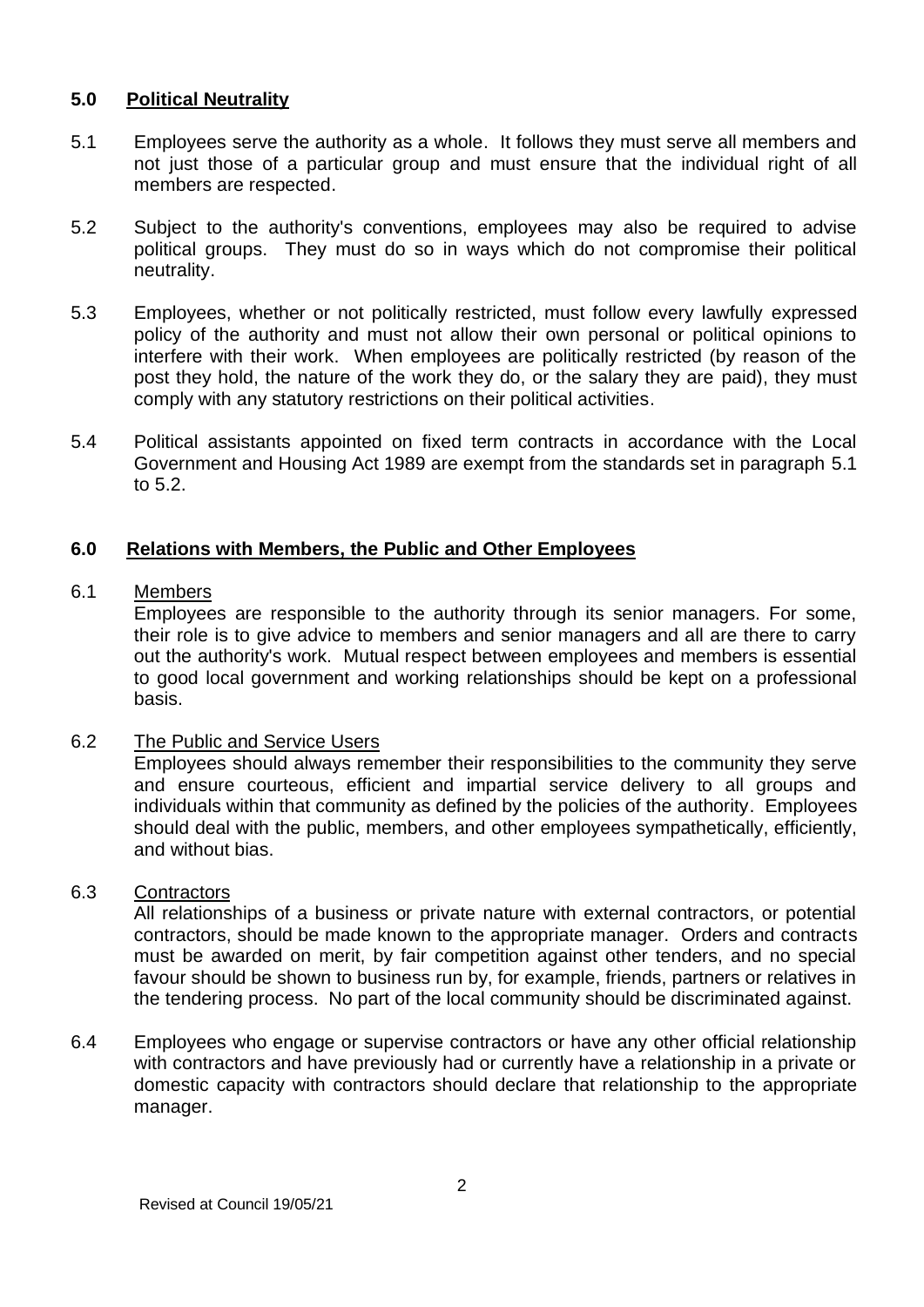## **7.0 Appointment of Staff and Other Employment Matters**

7.1 Employees involved in the recruitment and appointment of staff must ensure that appointments are made on the basis of merit. In order to avoid any possible accusation of bias, such employees must not be involved in any appointment, or any other decisions relating to discipline, promotion or pay and conditions for any employee, or prospective employee, to whom they are related, or with whom they have a close personal relationship outside work.

## **8.0 Outside Commitments**

- 8.1 Employees should not take outside employment which conflicts with the authority's direct interests.
- 8.2 Employees should follow the authority's rules on the ownership of intellectual property or copyright created during their employment.

#### **9.0 Employees Undertaking Private Work**

- 9.1 Employees of Carmarthenshire County Council are NOT permitted to undertake private work which relates to any matters likely to require consideration or approval by the Council or an employee authorised to act on it's behalf without the prior written consent of the authority through the Assistant Chief Executive People Management & Performance) in consultation with the departmental Chief Officer.
- 9.2 Where an employee may desire to undertake work for their personal gain, prior written approval must be obtained from the Assistant Chief Executive People Management & Performance) following consultation with the employee's own Chief Officer.
- 9.3 Should the Assistant Chief Executive People Management & Performance) and departmental Chief Officer encounter any difficulty in sanctioning such a request, the matter may be referred to the Appeals Committee for determination.

## *FAILURE TO ADHERE TO THE ABOVE RULING WILL CONSTITUTE GROSS MISCONDUCT AND RESULT IN SUMMARY DISMISSAL IN ACCORDANCE WITH THE COUNCIL'S DISCIPLINARY PROCEDURE*

#### **10.0 Personal Interests**

- 10.1 Whilst employees' private lives are their own concern, they must not allow their private interests to conflict with their public duty. They must not misuse their official position or information acquired in the course of their employment to further their private interests, or the interests of others.
- 10.2 Employees must declare in writing to their Chief Officer any financial and non-financial interests that they consider could bring about conflict with the authority's interests.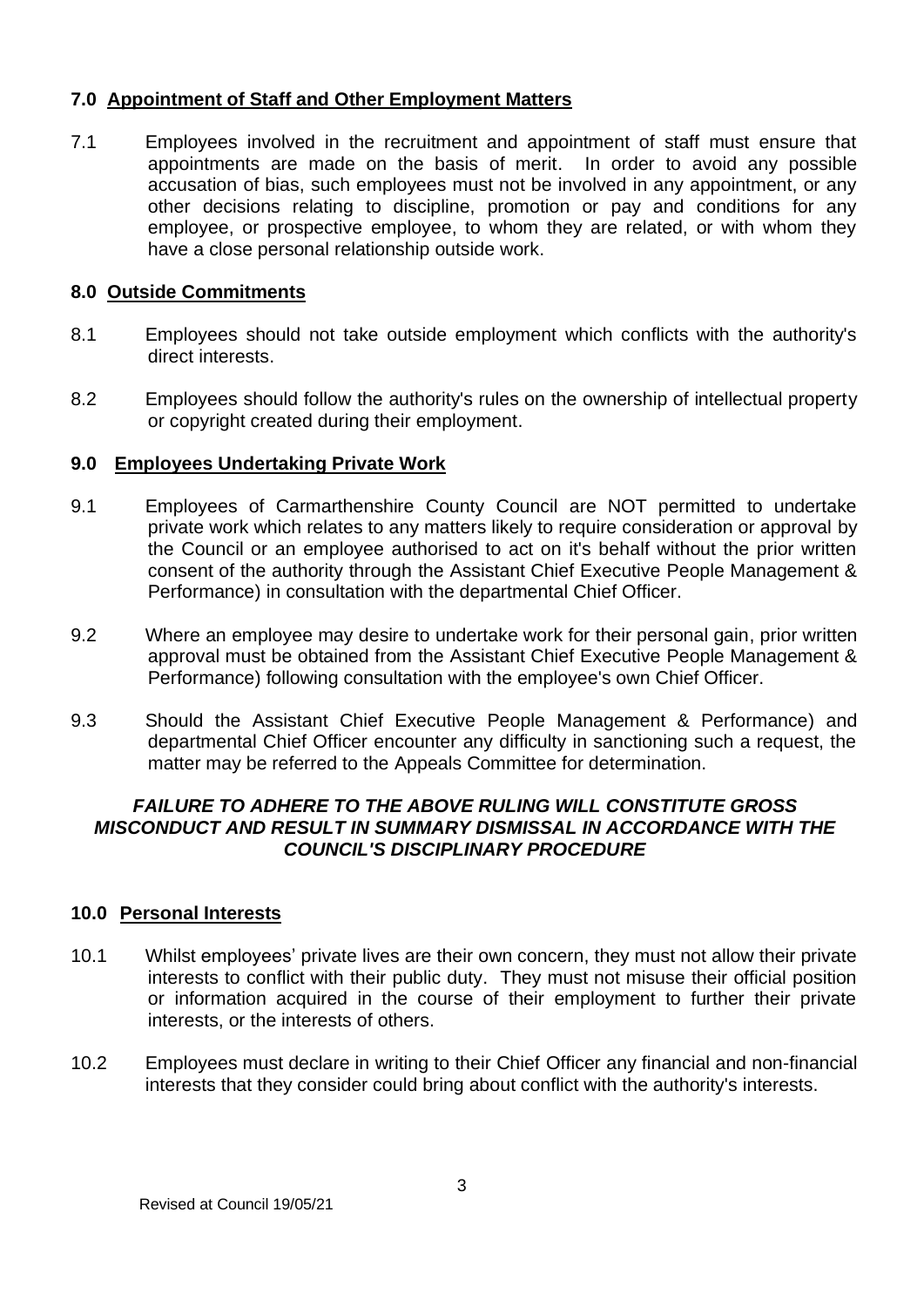10.3 Employees must comply with rules on the declaration of hospitality or gifts offered to or received by them, from any person or organisation doing or seeking to do business, or otherwise benefiting or seeking to benefit from a relationship with the authority. Employees must not accept benefits from a third party unless authorised to do so by the authority (see Section 15).

### **11.0 Equality Issues**

11.1 All local government employees should ensure that policies relating to equality issues as agreed by the authority are complied with in addition to the requirements of the law. All members of the local community, customers and other employees have a right to be treated with fairness and equity.

## **12.0 Separation of Role During Tendering**

- 12.1 Employees involved in the tendering process and dealing with contractors must be aware of client and contractor roles within the authority. Senior employees who have both a client and contractor responsibility must be aware of the need for accountability and openness.
- 12.2 Employees in contractor or clients units must exercise fairness and impartiality when dealing with all customers, suppliers, other contractors and sub-contractors.
- 12.3 Employees who are privy to confidential information on tenders or costs for either internal or external contractors must not disclose that information to any unauthorised party or organisation. Failure to follow this ruling will result in disciplinary action in accordance with the Council's disciplinary procedure.
- 12.4 Employees contemplating a management buyout should, as soon as they have formed a definite intent, inform the appropriate manager and withdraw from the contract awarding processes.
- 12.5 Employees must ensure that no special favour is shown to current or recent former employees or their partners, close relatives or associates in awarding contracts to businesses run by them or employing them in a senior or relevant managerial capacity.

### **13.0 Corruption**

13.1 Employees must be aware that it is a serious criminal offence for them corruptly to receive or give any gift, loan, fee, reward or advantage for doing, or not doing anything or showing favour, or disfavour, to any person in their official capacity. Allegations of this nature will be investigated/dealt with in accordance with the Council's disciplinary procedure.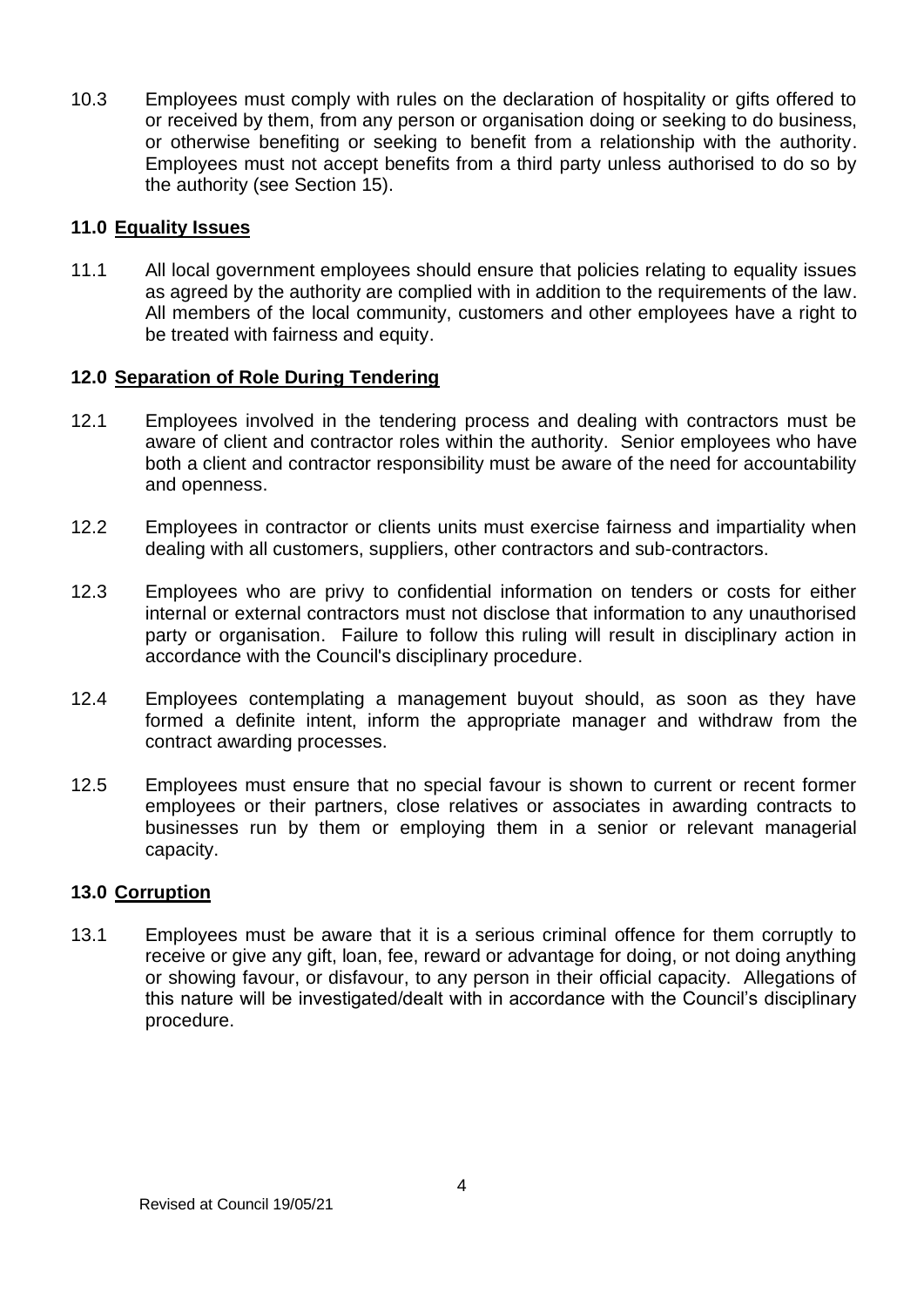## **14.0 Stewardship**

14.1 Employees must ensure that they use public funds entrusted to them in a responsible and lawful manner and must not utilise property, vehicles or other facilities of the authority for personal use unless authorised to do so. They should strive to ensure value for money to the local community and to avoid legal challenge to the authority.

#### **15.0 Hospitality**

15.1 Offers of Gifts or Hospitality should immediately be reported to your Line Manager who will consider whether it is appropriate to be accepted. Any Hospitality or offer of Gift should only be accepted if properly authorised by a Line Manager and subsequently recorded on the appropriate register.

Employees should only accept offers of hospitality if there is a genuine need to impart information or represent the local authority in the community. Offers to attend purely social, cultural or sporting functions should be accepted only when these are part of the life of the community and where the authority should be seen to be represented.

- 15.2 When hospitality has to be declined those making the offer should be courteously but firmly informed of the procedures and standards operating within the authority.
- 15.3 Employees must not accept significant personal gifts from contractors and outside suppliers, although the authority will allow employees to keep insignificant items of token value such as pens, diaries etc.
- 15.4 When receiving authorised hospitality employees and Line Managers should be particularly sensitive as to its timing in relation to decisions which the authority may be taking affecting those providing the hospitality.
- 15.5 Acceptance by employees of hospitality through attendance at relevant conferences and courses is acceptable where it is clear that hospitality is corporate rather than personal. Where visits to inspect equipment etc. are required, employees should ensure that the authority meets the cost of such visits to avoid jeopardising the integrity of subsequent purchasing decisions.

#### **16.0 Sponsorship - Giving and Receiving**

- 16.1 Where an outside organisation wishes to sponsor or is seeking to sponsor a local government activity, whether by invitation, tender, negotiation or voluntarily, the basic conventions concerning acceptance of gifts or hospitality apply. Particular care must be taken when dealing with contractors or potential contractors.
- 16.2 Where the authority wishes to sponsor an event or service neither an employee nor any partner, spouse or relative must benefit from such sponsorship in a direct way without there being full disclosure to an appropriate manager of any such interest. Similarly, where the authority through sponsorship, grant aid, financial or other means, gives support in the community, employees should ensure that impartial advice is given and that there is no conflict of interest involved.